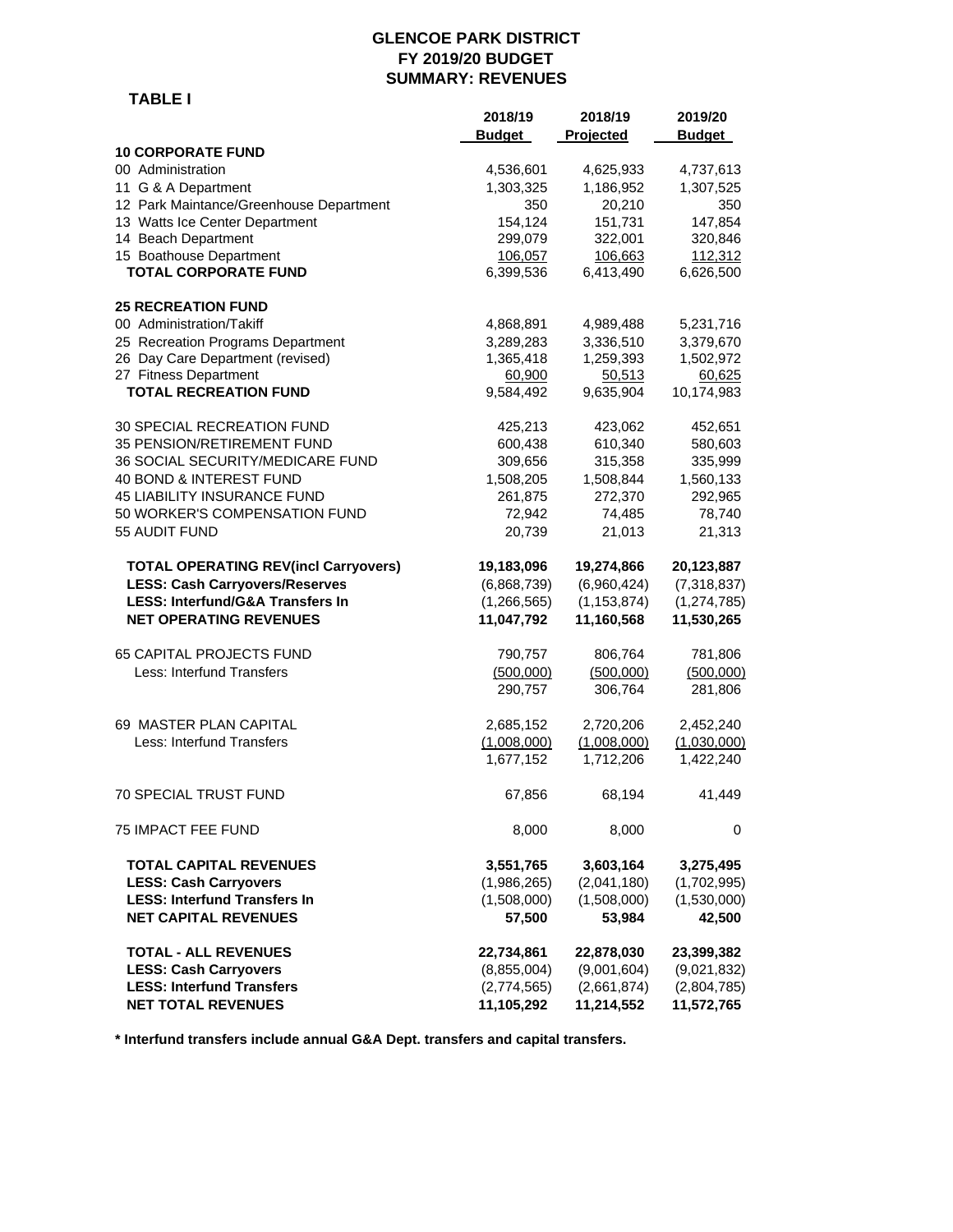#### **GLENCOE PARK DISTRICT FY 2019/20 BUDGET SUMMARY: EXPENSES**

|                                                                                                            | 2018/19                                | 2018/19                                | 2019/20                                 |
|------------------------------------------------------------------------------------------------------------|----------------------------------------|----------------------------------------|-----------------------------------------|
|                                                                                                            | <b>Budget</b>                          | Projected                              | <b>Budget</b>                           |
| <b>10 CORPORATE FUND</b>                                                                                   |                                        |                                        |                                         |
| 00 Administration                                                                                          | 1,000,000                              | 1,000,000                              | 800,000                                 |
| 11 G & A Department<br>12 Park Maintance/Greenhouse Department                                             | 1,303,325<br>1,238,353                 | 1,186,952<br>1,075,201                 | 1,307,525<br>1,289,080                  |
| 13 Watts Ice Center Department                                                                             | 298,028                                | 266,081                                | 312,920                                 |
| 14 Beach Department                                                                                        | 314,957                                | 258,003                                | 323,877                                 |
| 15 Boathouse Department                                                                                    | 188,498                                | 158,640                                | 201,296                                 |
| SUB-TOTAL                                                                                                  | 4,343,161                              | 3,944,877                              | 4,234,698                               |
| LESS: Interfund Transfers (G&A/Capital/Other)                                                              | (1,493,961)                            | (1,450,010)                            | (1, 297, 165)                           |
| <b>TOTAL CORPORATE FUND</b>                                                                                | 2,849,200                              | 2,494,867                              | 2,937,533                               |
| <b>25 RECREATION FUND</b>                                                                                  |                                        |                                        |                                         |
| 00 Administration/Takiff                                                                                   | 2,658,759                              | 2,492,931                              | 2,933,250                               |
| 25 Recreation Programs Department                                                                          | 2,127,365                              | 2,101,907                              | 2,199,001                               |
| 26 Day Care Department (revised)                                                                           | 1,223,258                              | 1,090,843                              | 1,322,144                               |
| 27 Fitness Department                                                                                      | 72,060                                 | 41,958                                 | 59,375                                  |
| SUB-TOTAL                                                                                                  | 6,081,442                              | 5,727,639                              | 6,513,770                               |
| LESS: Interfund Transfers/G&A                                                                              | (1, 272, 604)                          | (1,203,864)                            | (1,477,620)                             |
| <b>TOTAL RECREATION FUND</b>                                                                               | 4,808,838                              | 4,523,775                              | 5,036,150                               |
| 30 SPECIAL RECREATION FUND                                                                                 | 334,165                                | 289,411                                | 337,545                                 |
| 35 PENSION/RETIREMENT FUND                                                                                 | 350,000                                | 383,087                                | 375,000                                 |
| 36 SOCIAL SECURITY/MEDICARE FUND                                                                           | 233,500                                | 252,359                                | 270,000                                 |
| 40 BOND & INTEREST FUND                                                                                    | 1,170,250                              | 1,169,096                              | 1,166,500                               |
| <b>45 LIABILITY INSURANCE FUND</b>                                                                         | 163,305                                | 139,115                                | 164,500                                 |
| 50 WORKER'S COMPENSATION FUND                                                                              | 40,655                                 | 38,345                                 | 41,790                                  |
| 55 AUDIT FUND                                                                                              | 14,600                                 | 12,100                                 | 14,850                                  |
| <b>TOTAL OPERATING EXPENSES</b><br>LESS: Interfund Transfers(G&A/Capital)<br><b>NET OPERATING EXPENSES</b> | 12,731,078<br>(2,766,565)<br>9,964,513 | 11,956,029<br>(2,653,874)<br>9,302,155 | 13,118,653<br>(2,774,785)<br>10,343,868 |
| 65 CAPITAL PROJECTS FUND                                                                                   | 671,950                                | 532,458                                | 682,200                                 |
| <b>LESS: Interfund Transfers</b>                                                                           | 0                                      | $\overline{0}$                         | $\Omega$                                |
|                                                                                                            | 671,950                                | 532,458                                | 682,200                                 |
| 69 MASTER PLAN CAPITAL FUND                                                                                | 1,828,550                              | 1,332,966                              | 1,840,500                               |
| <b>70 SPECIAL TRUST FUND</b>                                                                               | 47,315                                 | 26,745                                 | 41,449                                  |
| <b>LESS: Interfund Transfers</b>                                                                           | 0                                      | $\overline{0}$                         | (30,000)                                |
|                                                                                                            | 47.315                                 | 26,745                                 | 11,449                                  |
| <b>75 IMPACT FEE FUND</b>                                                                                  | 8,000                                  | 8,000                                  | 0                                       |
| <b>LESS: Interfund Transfers</b>                                                                           | (8,000)                                | (8,000)                                | $\overline{0}$                          |
|                                                                                                            | 0                                      | 0                                      | $\Omega$                                |
| <b>TOTAL CAPITAL EXPENSES</b>                                                                              | 2,555,815                              | 1,900,169                              | 2,564,149                               |
| <b>LESS: Interfund Transfers</b>                                                                           | (8,000)                                | (8,000)                                | (30,000)                                |
| <b>NET CAPITAL EXPENSES</b>                                                                                | 2,547,815                              | 1,892,169                              | 2,534,149                               |

 **TOTAL - ALL EXPENSES(incl trfs) 15,286,893 13,856,198 15,682,802 LESS: Total Interfund Transfers** (2,774,565) (2,661,874) (2,804,785)  **NET TOTAL - ALL EXPENSES 12,512,328 11,194,324 12,878,017**

 **TABLE II**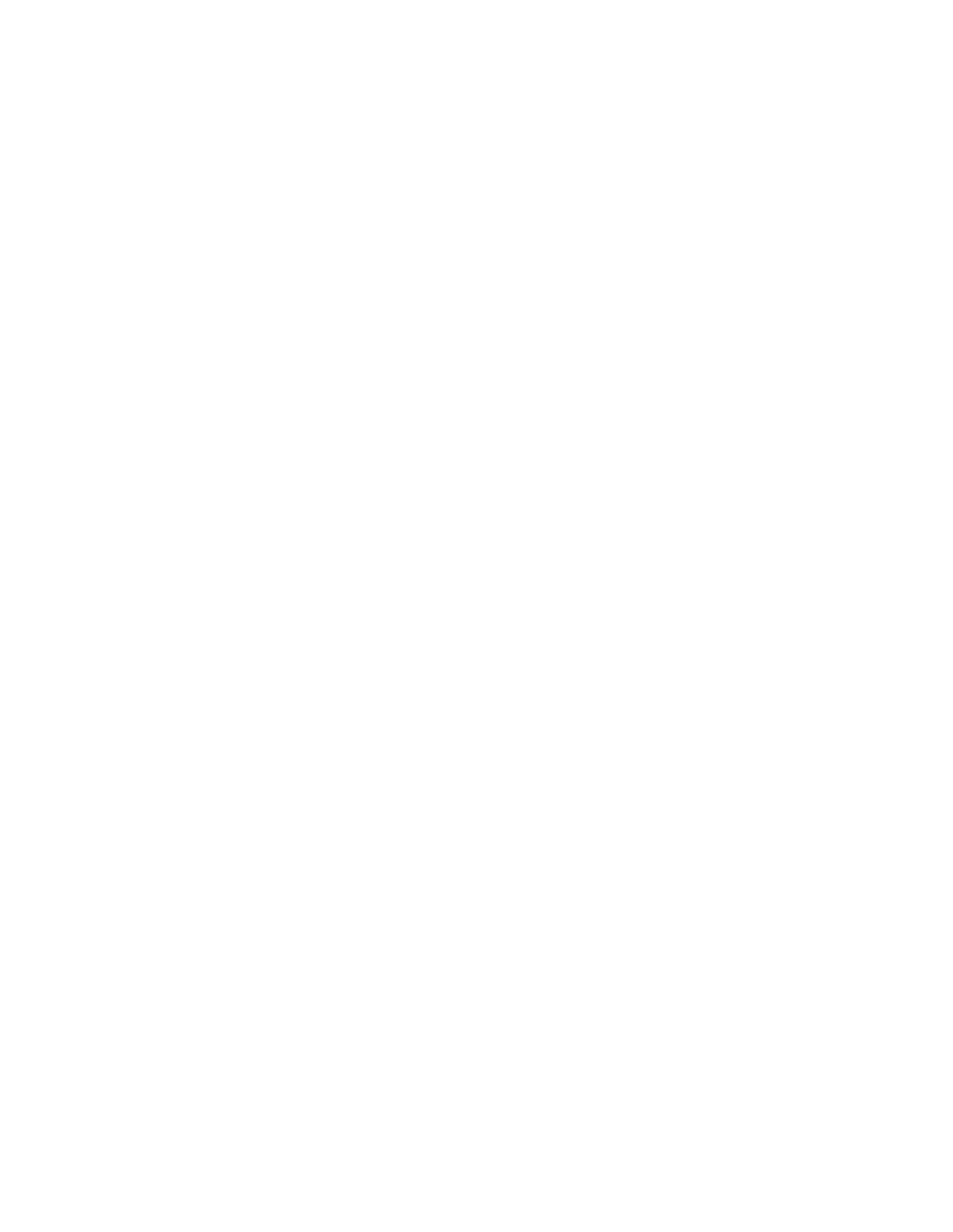## **GLENCOE PARK DISTRICT FY 2019/20 BUDGET SUMMARY: OPERATING SURPLUS/(DEFICIT)**

 **TABLE III** 

|                                           | 2018/19<br>Budget | 2018/19     | 2019/20       |
|-------------------------------------------|-------------------|-------------|---------------|
| <b>10 CORPORATE FUND</b>                  |                   | Projected   | <b>Budget</b> |
| 00 - Administration                       | 3,536,601         | 3,625,933   | 3,937,613     |
| 11 - G & A Department                     | 0                 | 0           | 0             |
| 12 - Park Maintance/Greenhouse Department | (1,238,003)       | (1,054,991) | (1,288,730)   |
| 13 Watts Ice Center Department            | (143,904)         | (114, 350)  | (165,066)     |
| 14 Beach Department                       | (15, 878)         | 63,998      | (3,031)       |
| 15 Boathouse Department                   | (82, 441)         | (51, 977)   | (88, 984)     |
| <b>TOTAL CORPORATE FUND</b>               | 2,056,375         | 2,468,613   | 2,391,802     |
| <b>25 RECREATION FUND</b>                 |                   |             |               |
| 00 - Administration/Takiff                | 2,210,132         | 2,496,557   | 2,298,466     |
| 25 Recreation Programs Department         | 1,161,918         | 1,234,603   | 1,180,669     |
| 26 Day Care Department (revised)          | 142,160           | 168,550     | 180,828       |
| 27 Fitness Department                     | (11, 160)         | 8,555       | <u>1,250</u>  |
| <b>TOTAL RECREATION FUND</b>              | 3,503,050         | 3,908,265   | 3,661,213     |
| 30 SPECIAL RECREATION FUND                | 91,048            | 133,651     | 115,106       |
| <b>35 PENSION/RETIREMENT FUND</b>         | 250,438           | 227,253     | 205,603       |
| 36 SOCIAL SECURITY/MEDICARE FUND          | 76,156            | 62,999      | 65,999        |
| 40 BOND & INTEREST FUND                   | 337,955           | 339,748     | 393,633       |
| 45 LIABILITY INSURANCE FUND               | 98,570            | 133,255     | 128,465       |
| 50 WORKER'S COMPENSATION FUND             | 32,287            | 36,140      | 36,950        |
| 55 AUDIT FUND                             | 6,139             | 8,913       | 6,463         |
| <b>TOTAL OPERATING NET</b>                | 6,452,018         | 7,318,837   | 7,005,234     |
| <b>65 CAPITAL PROJECTS FUND</b>           | 118,807           | 274,306     | 99,606        |
| 69 MASTER PLAN CAPITAL FUND               | 856,602           | 1,387,240   | 611,740       |
| 70 SPECIAL TRUST FUND                     | 20,541            | 41,449      | 0             |
| <b>75 IMPACT FEE FUND</b>                 | 0                 | 0           | 0             |
| <b>TOTAL NET - CAPITAL FUNDS</b>          | 995,950           | 1,702,995   | 711,346       |
| <b>TOTAL NET - ALL FUNDS</b>              | 7,447,968         | 9,021,832   | 7,716,580     |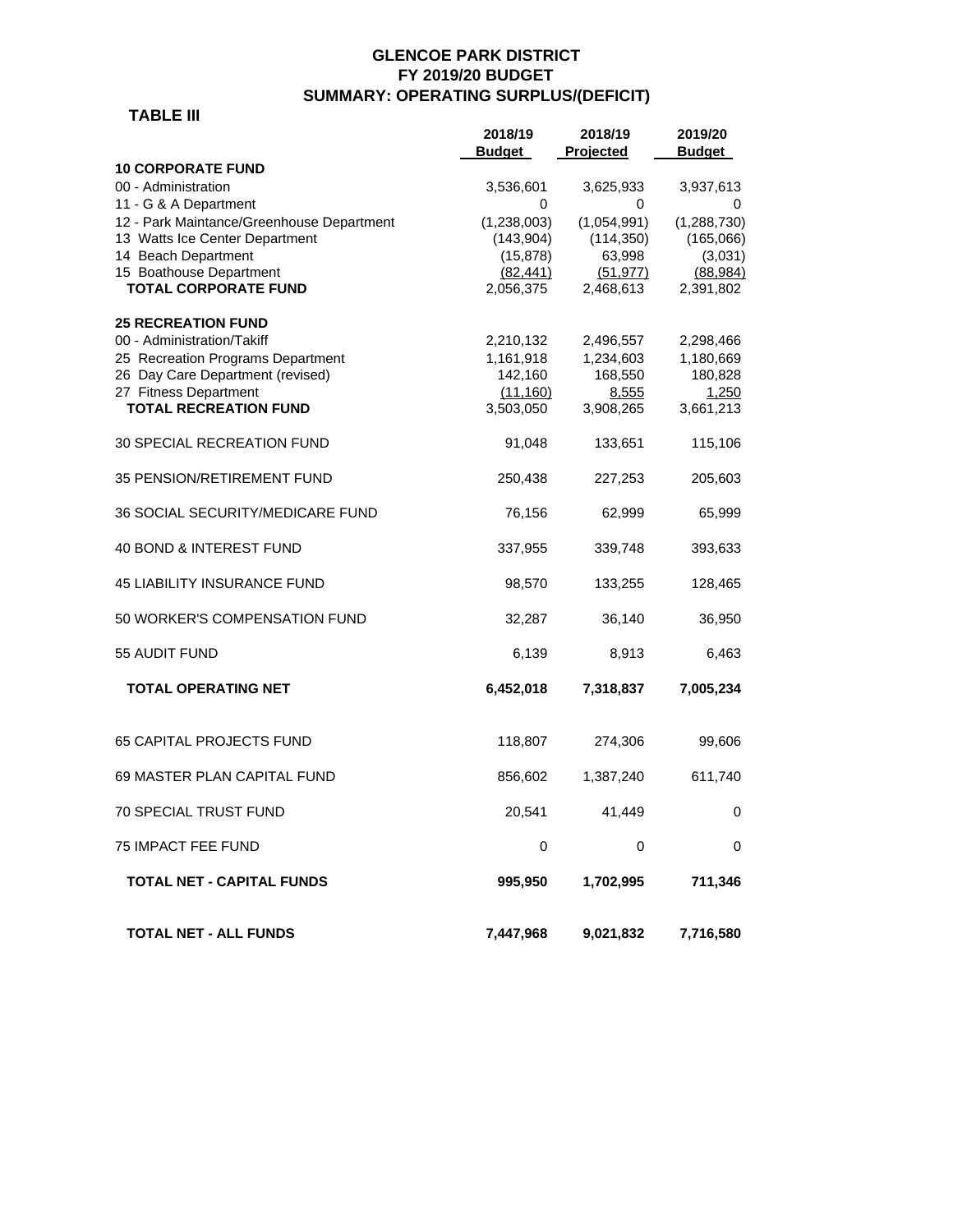# **CORPORATE FUND GENERAL & ADMINISTRATIVE DEPARTMENT ALLOCATION OF GENERAL & ADMINISTRATIVE COSTS**

|                             | AS $%$   | G & A             |
|-----------------------------|----------|-------------------|
| <b>OPERATING DEPARTMENT</b> | OF TOTAL | <b>ALLOCATION</b> |
| 2019/20 BUDGET              |          |                   |
| Parks & Maintenance         | 28%      | 356,940           |
| <b>Watts Ice Center</b>     | 4%       | 50,990            |
| Beach/Boathouse             | 7%       | 89,235            |
| Recreation                  | 58%      | 742,620           |
| Day Care                    | 3%       | 35,000            |
| <b>TOTAL</b>                |          | 1,274,785         |
| 2018/19 PROJECTED           |          |                   |
| Parks & Maintenance         | 28%      | 323,085           |
| <b>Watts Ice Center</b>     | 4%       | 46,155            |
| Beach/Boathouse             | 7%       | 80,770            |
| Recreation                  | 58%      | 670,964           |
| Daycare                     | 3%       | 32,900            |
| <b>TOTAL</b>                |          | 1,153,874         |
| 2018/19 BUDGET              |          |                   |
| Parks & Maintenance         | 28%      | 354,638           |
| <b>Watts Ice Center</b>     | 4%       | 50,663            |
| Beach                       | 7%       | 88,660            |
| Recreation                  | 58%      | 739,704           |
| Day Care                    | 3%       | 32,900            |
| <b>TOTAL</b>                |          | 1,266,565         |
| <b>2017/18 ACTUAL</b>       |          |                   |
| Parks & Maintenance         | 28%      | 309,257           |
| <b>Watts Ice Center</b>     | 4%       | 44,179            |
| Beach                       | 7%       | 77,314            |
| Recreation                  | 57%      | 641,541           |
| Day Care                    | 4%       | 32,200            |
| <b>TOTAL</b>                |          | 1,104,491         |
|                             |          |                   |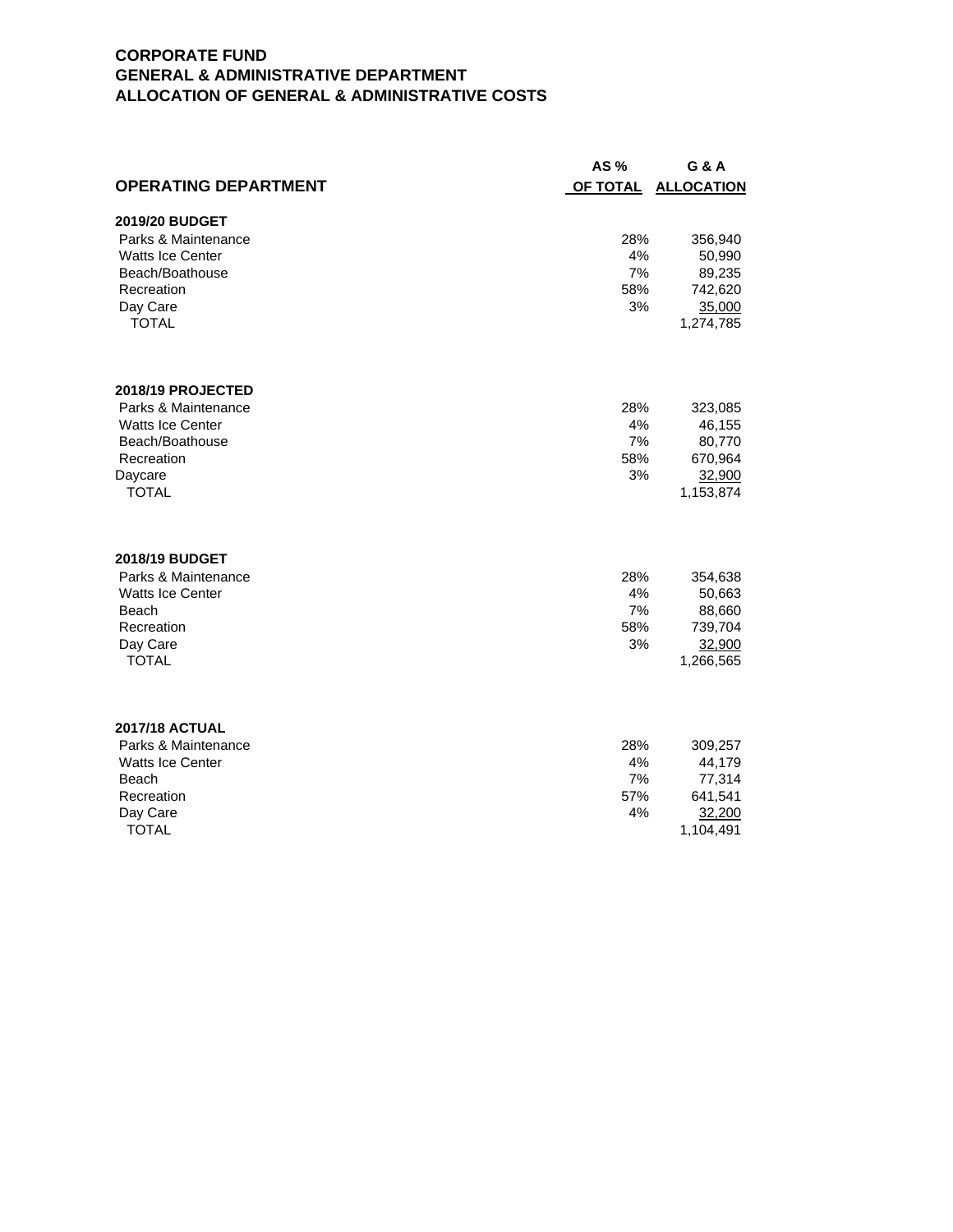## **GLENCOE PARK DISTRICT FY 2019/20 BUDGET FUND BALANCE SUMMARY**

#### **TABLE IV**

|                                                    | 2/28/2018<br><b>ACTUAL</b><br><b>FUND BAL</b> | 2/28/2019<br><b>PROJECTD</b><br><b>FUND BAL</b> | 2/29/2020<br><b>PROJECTD</b><br><b>FUND BAL</b> | 2/29/2020<br><b>Fund Balance %</b><br>(of FY19/20expds) |
|----------------------------------------------------|-----------------------------------------------|-------------------------------------------------|-------------------------------------------------|---------------------------------------------------------|
| <b>CORPORATE FUND</b>                              |                                               |                                                 |                                                 |                                                         |
| Undesignated/Transfer to Capital Fund?             | \$660,760                                     | \$908,179                                       | \$911,035                                       |                                                         |
| Designated - Medical Insurance Reserve             | \$13,000                                      | \$13,000                                        | \$12,000                                        |                                                         |
| Designated-Corporate Operating Fund Bal (50%)      | \$1,224,105                                   | \$1,247,434                                     | \$1,468,767                                     |                                                         |
| Designated-Future Capital                          | \$500,000                                     | \$300,000                                       | $\frac{$0}{}$                                   |                                                         |
| <b>CORPORATE - TOTAL FUND BALANCE</b>              | \$2,397,865                                   | \$2,468,613                                     | \$2,391,802                                     | 81%                                                     |
| <b>RECREATION FUND</b>                             |                                               |                                                 |                                                 |                                                         |
| Undesignated/Transfer to Capital Fund?             | \$1,110,883                                   | \$946,377                                       | \$1,143,138                                     |                                                         |
| Designated-Recreation Operating Fund Balance (50%) | \$2,052,932                                   | \$2,261,888                                     | \$2,518,075                                     |                                                         |
| Designated-Future Capital                          | \$500,000                                     | \$700,000                                       | \$0                                             |                                                         |
| <b>RECREATION - TOTAL FUND BALANCE</b>             | \$3,663,815                                   | \$3,908,265                                     | \$3,661,213                                     | 73%                                                     |
| <b>MINOR OPERATING FUNDS</b>                       |                                               |                                                 |                                                 |                                                         |
| SPECIAL RECREATION FUND                            | \$119,329                                     | \$133,651                                       | \$115,106                                       | 34%                                                     |
| PENSION/RETIREMENT FUND                            | \$258,749                                     | \$227,253                                       | \$205,603                                       | 55%                                                     |
| SOCIAL SECURITY/MEDICARE FUND                      | \$72,656                                      | \$62,999                                        | \$65,999                                        | 24%                                                     |
| <b>BOND &amp; INTEREST FUND</b>                    | \$294,559                                     | \$339,748                                       | \$393,633                                       | 34%                                                     |
| <b>LIABILITY INSURANCE FUND</b>                    | \$114,240                                     | \$133,255                                       | \$128,465                                       | 78%                                                     |
| <b>WORKERS' COMPENSATION FUND</b>                  | \$32,927                                      | \$36,140                                        | \$36,950                                        | 88%                                                     |
| <b>AUDIT FUND</b>                                  | \$6,284                                       | \$8,913                                         | \$6,463                                         | 44%                                                     |
| <b>SUBTOTAL - OPERATING FUNDS</b>                  | \$6,960,424                                   | \$7,318,837                                     | \$7,005,234                                     |                                                         |
| <b>OTHER CAPITAL FUNDS:</b>                        |                                               |                                                 |                                                 |                                                         |
| CAPITAL PROJECTS FUND                              | \$292,020                                     | \$274,306                                       | \$99,606                                        |                                                         |
| MASTER PLAN CAPITAL FUND                           | \$1,673,805                                   | \$1,387,240                                     | \$611,740                                       |                                                         |
| SPECIAL TRUST FUND                                 | \$67,355                                      | \$41,449                                        | \$0                                             |                                                         |
| <b>IMPACT FEE FUND</b>                             | \$8,000                                       | \$0                                             | \$0                                             |                                                         |
| <b>SUBTOTAL - CAPITAL FUNDS</b>                    | \$2,041,180                                   | \$1,702,995                                     | \$711,346                                       |                                                         |
| <b>TOTAL - ALL FUNDS</b>                           | \$9,001,604                                   | \$9,021,832                                     | \$7,716,580                                     |                                                         |